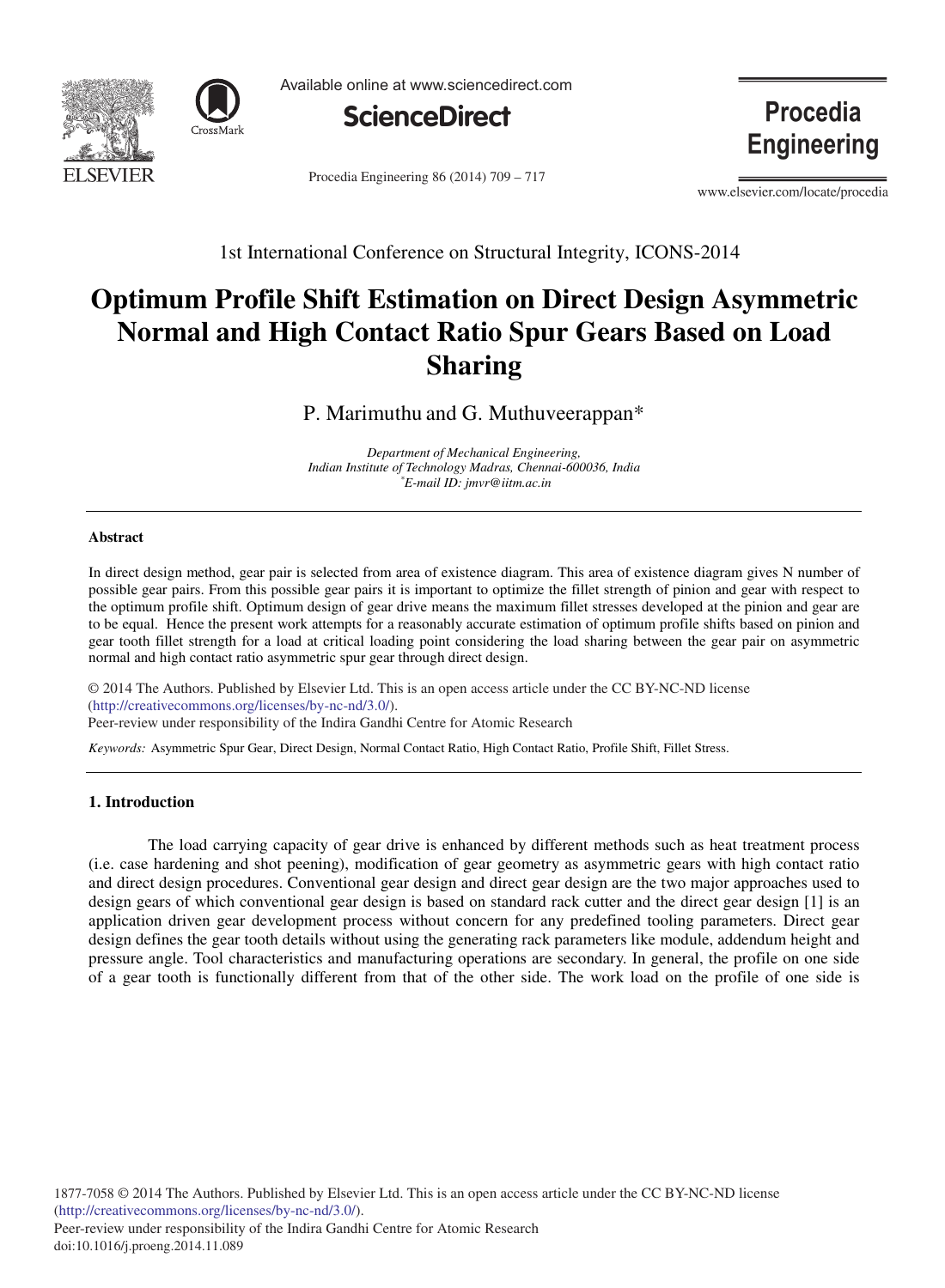significantly higher and is applied for a longer period than at the other side. The design intent is to improve the performance of the primary contacting profile by degrading the performance of the opposite side profile. The applications of asymmetric gears are wind mill, Helicopter main gearbox and turbo-prop engine drives.

The direct design procedure is developed to increase the load capacity of gears with reduced weight. Gang Deng et al. [2] estimated load sharing ratio (LSR) based on bending stiffness for different standard pressure angle on coast side and high pressure angle on drive side. Muni et al. [3] optimized the fillet strength for direct design asymmetric normal contact ratio (NCR) spur gear for a load at highest point of single tooth contact (HPSTC). Senthil Kumar et al. [4] developed a non-standard asymmetric rack cutter to generate asymmetric gear and optimized the fillet strength with optimum profile shift. Rama Thirumurugan and Muthuveerappan [5, 6] developed a finite element model for a reasonably accurate estimate of the fillet stress based on load sharing for symmetric NCR spur gears and they have suggested that multi pair contact model (MPCM) yields reasonably accurate result than single point load model and found critical loading points for symmetric NCR and symmetric High Contact Ratio (HCR) gears based on load sharing. In addition to that they found influence of profile shift on symmetric NCR spur gear based on load sharing. Baglioni et al. [7] investigated the effect of profile shift over the efficiency and suggested that increase in sum of addendum modification results to increase the gear efficiency.

It is found that very limited literatures are available to find the optimum profile shift on asymmetric NCR and HCR gear drives through direct design. Hence, the present work is attempted for a reasonably accurate estimation of optimum profile shift considering the LSR based fillet stress.

#### **2. Direct Gear Design**

### *2.1. Area of Existence for Asymmetric Normal and High Contact Ratio Spur Gear*

The area of existence diagrams on asymmetric NCR and HCR gear drives developed for some given gear parameters respectively are shown in Fig. 1(a) and 1(b). Each diagram gives a number of possible solutions of asymmetric gear pair. Fig. 1(a) consists of four isograms for known input values i) number of teeth in pinion  $(z_1)$ and gear  $(z_2)$ , ii) top land thickness coefficients pinion  $(m_{a1})$  and gear  $(m_{a2})$ , iii) coefficient of asymmetry (k) and iv) drive side contact ratio  $(\epsilon_d)$ . The isogram A<sub>i</sub> is a line for constant contact ratio on drive side, which is found using eq. (3). From the area of existence, the possible existence of design solutions, for the drive of some given input parameters at different addendum pressure angles  $(a_{ad1}.a_{ad2})$  of the pinion and the gear are made to develop the rack dimensions for the required constant drive side contact ratio. The isograms  $B_i$  are drawn for the pinion and the gear such that B<sub>1</sub> for  $\alpha_{lc1}=0$  and B<sub>2</sub> for  $\alpha_{lc2}=0$ . The isograms C<sub>i</sub> are drawn for the pinion and gear such that C<sub>1</sub> for  $\alpha_{ad1} \ge$  $\alpha_{\text{od}}$ , and  $C_2$  for  $\alpha_{\text{ad2}} \ge \alpha_{\text{od}}$ . This area is built in  $(\alpha_{\text{ad1}} \alpha_{\text{ad2}})$  coordinates and includes the number of isograms reflecting the constant values of different gear parameters. The isograms  $A_i$ ,  $B_i$ , and  $C_i$  have been accomplished from the minimum requirements of gear mesh conditions such that

- 1. The isograms A<sub>i</sub> represent the drive side contact ratio  $(\epsilon_d)$ . For continuous contact, it should be greater than or equal to one (i.e.  $\varepsilon_d \ge 1$ ).
- 2. The isograms  $B_i$  are representing the interference free condition. To avoid the interference at the fillet the pressure angle at the limiting circles of pinion and gear should be greater than or equal to zero (i.e.  $B_1$  for  $\alpha_{\text{le1}} \geq 0$  and  $\alpha_{\text{le2}} \geq 0$ ).
- 3. The isograms  $C_i$  are drawn based on minimum addendum condition. To meet this the addendum pressure angle of pinion or gear should be greater than drive side pressure angle at pitch point (i.e.  $\alpha_{\text{ad1}} \ge \alpha_d$  and  $\alpha_{\text{ad2}}$ )  $\geq \alpha_d$ ).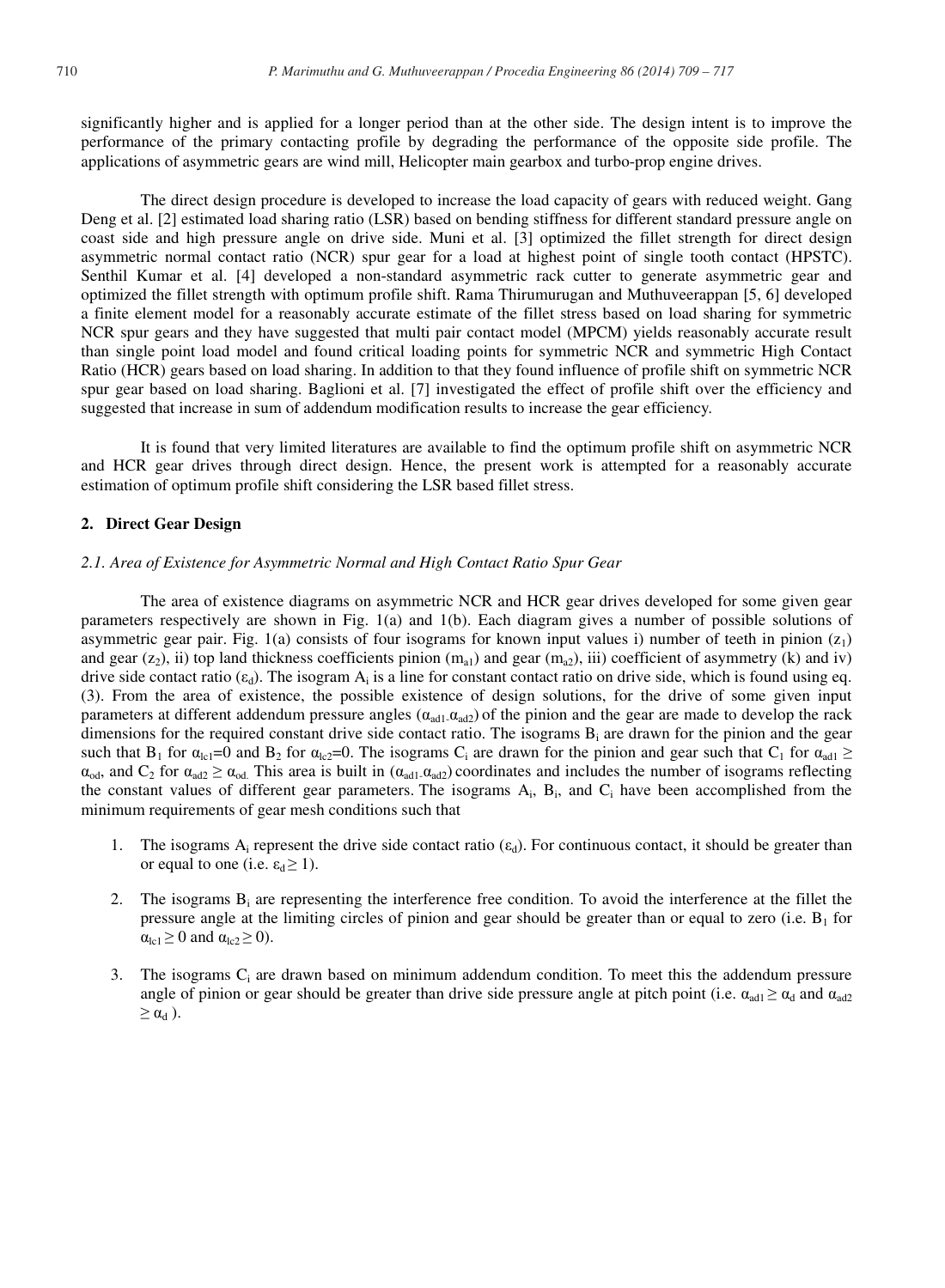

Fig. 1(b). Area of existence diagram for HCR gear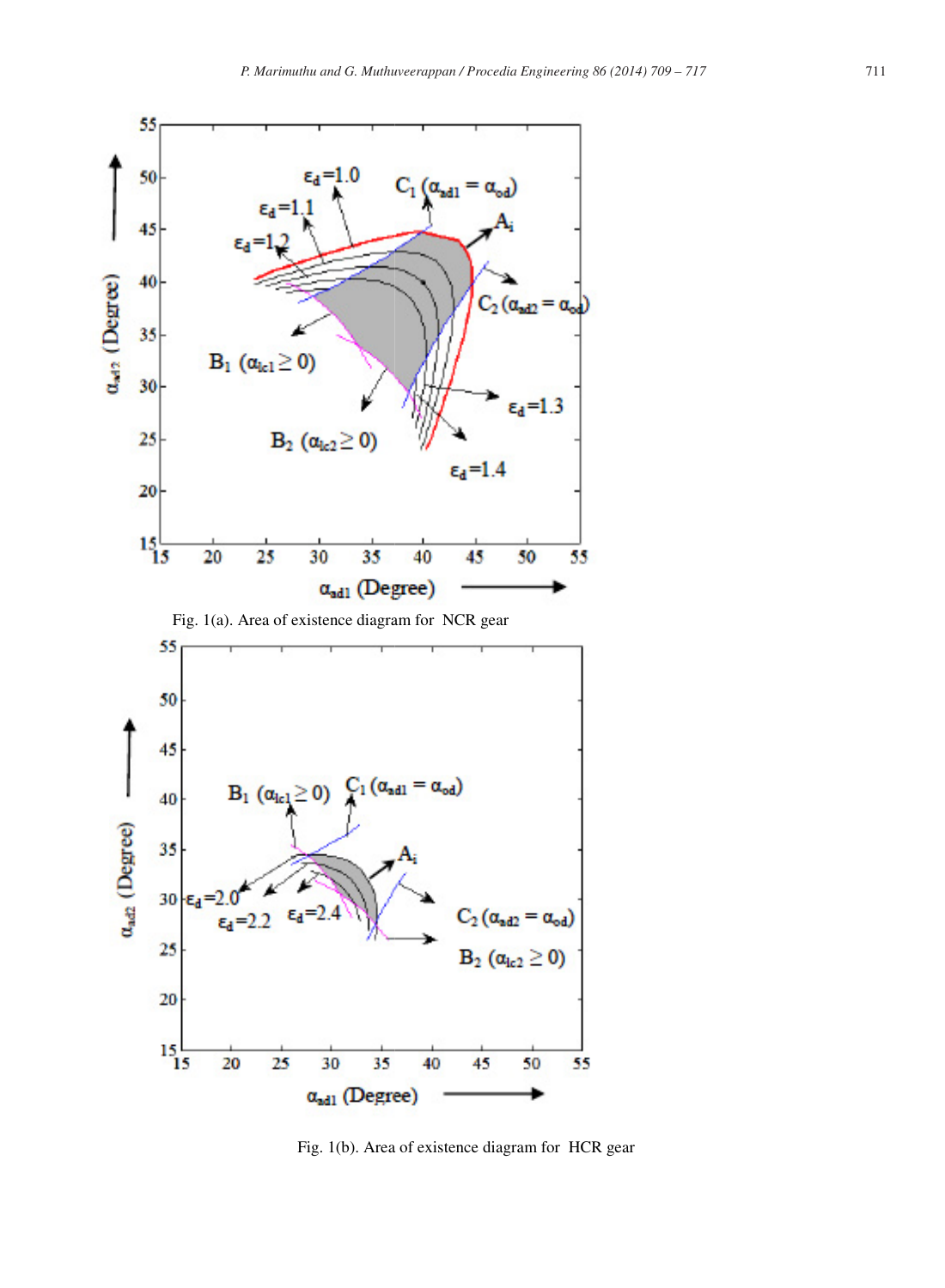The coefficient of asymmetry (k) and top land thickness coefficient  $(m_a)$ ,  $\alpha_{\text{od}}$ ,  $\alpha_{\text{od}}$ ,  $\epsilon_c$ ,  $\alpha_{\text{lc}}$  and  $\alpha_{\text{lc}}$  are defined by Kapelevich, 2000 are given in the eqs.  $(1) - (7)$ .

$$
k = \frac{d_{bc}}{d_{bd}} = \frac{\cos v_c}{\cos v_d} = \frac{\cos \alpha_{bc}}{\cos \alpha_{bd}} = \frac{\cos \alpha_{oc}}{\cos \alpha_{od}},
$$
\n(1)

$$
m_a = \frac{inv_{d} + inv_{c} - inv\alpha_{ad} - inv\alpha_{ac}}{2 * \cos \alpha_{ad}}
$$
 (2)

$$
inv\alpha_{od} + inv\alpha_{oc} = \frac{invv_{1d} + invv_{1c} + i*(invv_{2d} + invv_{2c}) - \frac{2\pi}{z_1}}{i+1}
$$
 (3)

$$
\varepsilon_d = z_1 \ast \left( \frac{\tan \alpha_{ad1} + i \ast \tan \alpha_{ad2} - (1+i) \ast \tan \alpha_{od}}{2\pi} \right)
$$
(4)

$$
\varepsilon_c = z_1 \ast \left( \frac{\tan \alpha_{ac1} + i \ast \tan \alpha_{ac2} - (1+i) \ast \tan \alpha_{oc}}{2\pi} \right)
$$
 (5)

$$
\tan \alpha_{l c1} = (1 + i) * \tan \alpha_{c} - i * \tan \alpha_{a c2} \ge 0 \tag{6}
$$

$$
\tan \alpha_{lc2} = \frac{(1+i)*\tan \alpha_{oc}}{i} - \frac{\tan \alpha_{ac1}}{i} \ge 0
$$
\n<sup>(7)</sup>

A non-standard asymmetric rack cutter is developed to generate the direct design asymmetric gear profiles. The relevant cutter parameters such as cutter tooth thickness, profile shift  $(x)$  and cutter tip radius  $(A)$  are given by the eqs. (8) to (11), (Kapelevich, 2000).

$$
T_w = r_w * (inv_{d} + inv_{c} - inv_{wd} - inv_{wc})
$$
\n(8)

$$
T_{wr} = \pi m_r - T_w \tag{9}
$$

$$
x = \frac{\frac{\pi n_r}{2} - T_{wr}}{\tan \alpha_{wd} + \tan \alpha_{wc}}
$$
(10)

$$
A = \frac{(\tan \alpha_{wd} + \tan \alpha_{wc}) * (r_w - r_f + x) - \frac{\pi n_r}{2}}{(\tan \alpha_{wd} + \tan \alpha_{wc}) - \frac{1}{\cos \alpha_{wd}} - \frac{1}{\cos \alpha_{wc}}}
$$
(11)

#### **3. Multi Pair Contact Analysis**

 In this present work MPCM is used to estimate LSR, LSR based fillet stress and contact stress using the two-dimensional (2D) three teeth full rim model for NCR (Fig.2(a)) and 2D five teeth full rim model for HCR gear drives (Fig. 2(b)). The Ansys Parametric Design Language code (ANSYS 12.1) was developed to generate 2D three teeth full rim model. In this study plain strain condition is assumed. An eight nodded quadrilateral (in ANSYS, 2D-PLANE 82) with two degrees of freedom at each node is used to get Finite Element (FE) model of asymmetric NCR spur gear. The contact element (CONTA172) and target element (TARG169) are used to establish surface to surface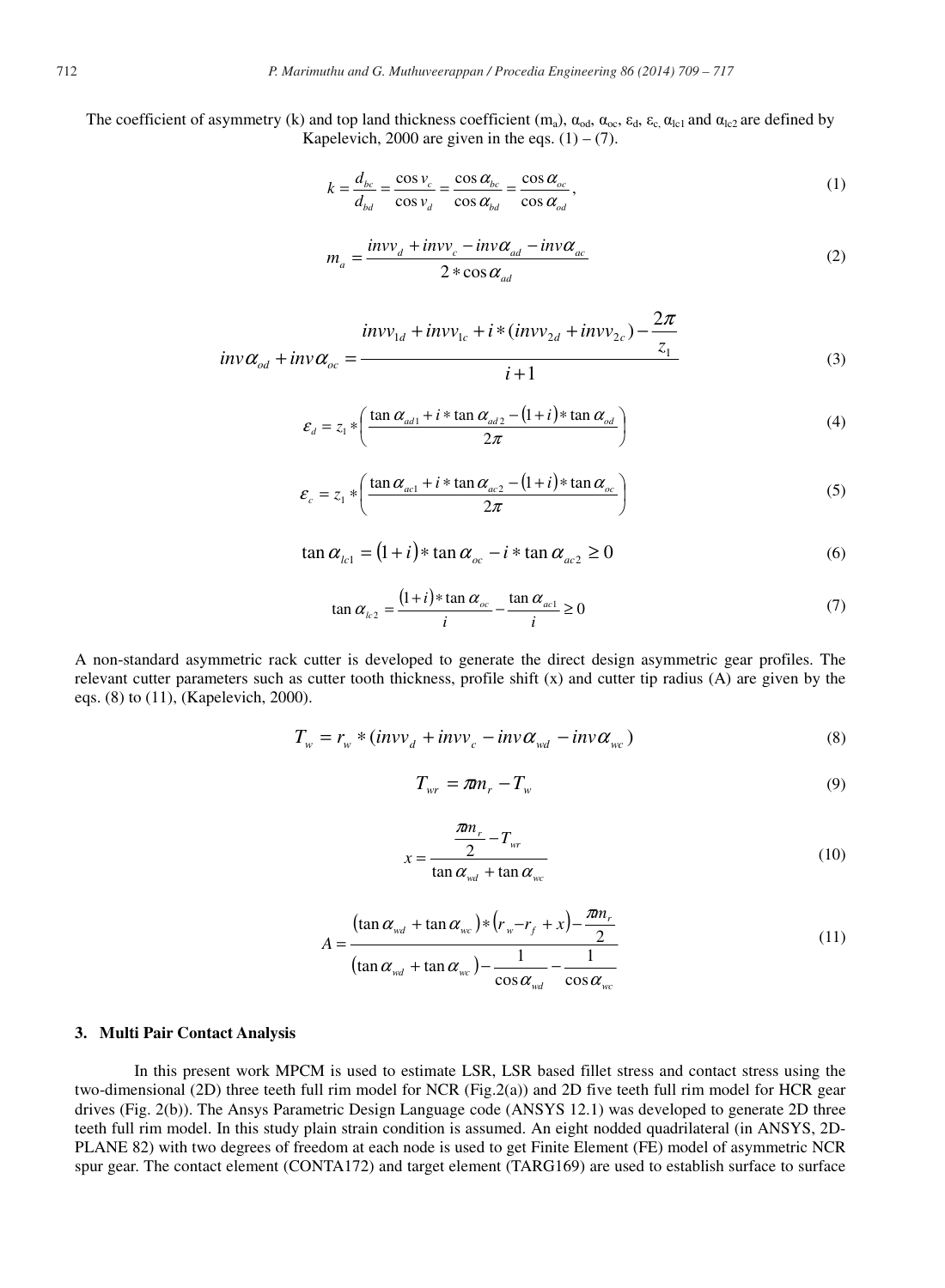contact between pinion and gear. The inner periphery of the gear is radially restrained in all direction and normal force  $(F_n = 10N)$  with equivalent torque applied at inner periphery of the pinion. The Augmented Legrangian contact algorithm is chosen by default. A convergence study is carried out to fix the element size at the fillet and contact region. The maximum fillet stress  $((\sigma_i)_{max})$  for a load at critical loading point namely the HPSTC for NCR spur gear is obtained at root and its position with respect to optimum profile shift is shown in Fig. 3. The LSR is defined as the ratio between the contact forces at a pair  $(F_{ni})$  to total normal load is given by the eq. (12).

$$
LSR = \frac{F_{ni}}{F_n} \tag{12}
$$



Fig. 2(a). 2D Three teeth full rim model of NCR gear Fig. 2(b). 2D Five teeth full rim model of HCR gear

| <b>Input Gear Parameters</b>                | Value            |                  |  |
|---------------------------------------------|------------------|------------------|--|
|                                             | <b>NCR</b>       | <b>HCR</b>       |  |
| Number of teeth in the pinion( $zl$ )       | 40               | 50               |  |
| Gear ratio $(i)$                            | 1.0              | 2.0              |  |
| Coefficient of asymmetry (k)                | 1.1              | 1.1              |  |
| Top land thickness coefficient $m_a$ )      | 0.4/z            | 0.25/z           |  |
| Contact ratio-drive side $(\varepsilon_d)$  | 1.40             | 2.10             |  |
| Module                                      | $1.0 \text{ mm}$ | $1.0 \text{ mm}$ |  |
| Generated Asymmetric Rack Cutter Parameters |                  |                  |  |
| Pressure angle(Drive side)- $\alpha_{rd}$   | 33.24°           | $28.77^{\circ}$  |  |
| Pressure angle(Coast side) - $\alpha_{rc}$  | $23.07^{\circ}$  | $15.37^{\circ}$  |  |
| Tooth thickness $(t_r)$                     | 1.5618           | 1.561            |  |
| <b>Tip Radius</b><br>$(A_r)$                | $0.3 \text{ mm}$ | $0.2 \text{ mm}$ |  |





Fig. 3 Maximum Fillet stress plot for asymmetric NCR spur gear for a load at HPSTC (Magnification of A in Fig. 2(a)).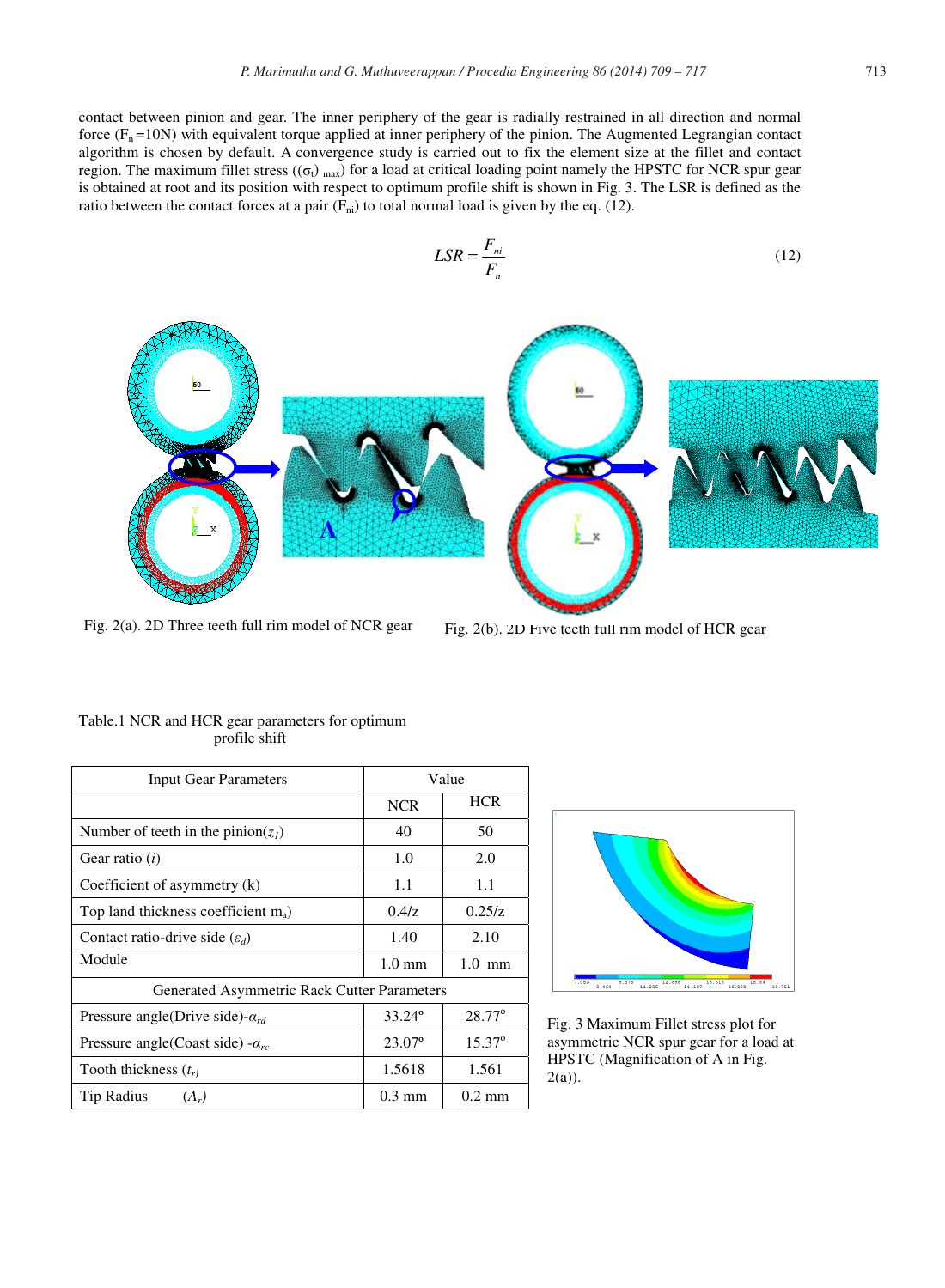| <b>Material Properties</b> |         |         |  |
|----------------------------|---------|---------|--|
| Young's Modulus (E)        | 210 GPa | 210 GPa |  |
| Poisons Ratio $(\gamma)$   | 0.3     | 0.3     |  |

#### **4. Optimum Profile Shifts on Asymmetric Normal Contact Ratio Spur Gear**

The area of existence diagram for known input values m=1,  $z_1$ =40, i=1, k=1.1,  $\varepsilon_d$ =1.4 is shown in Fig. 4(a). This area of existence diagram gives N number of possible gear pairs for a given  $\varepsilon_d$ . From this possible gear pairs, it is important to balance the fillet strength of pinion and gear with respect to the optimum profile shift. For example a particular contact ratio ( $\varepsilon_d$ =1.4), several points P<sub>1</sub> to P<sub>11</sub> are selected from the area of existence diagram and corresponding rack parameters for pinion and gear are determined, from which the respective gear pairs are generated. The point P<sub>1</sub> ( $\alpha_{ad1}$ =39.2488,  $\alpha_{ad2}$ =32.3709) in this diagram generates a rack cutter parameters with positive profile shift of pinion  $(x_1=1.1)$  and negative profile shift on gear  $(x_2 = -1.1)$ . Similarly the point P<sub>11</sub>  $(\alpha_{\text{ad}}=32.6878, \alpha_{\text{ad}}=39.2410)$  generates the rack cutter with  $x_1 = -1.0$  and  $x_2 = 1.0$  and the point P<sub>6</sub> ( $\alpha_{\text{ad}}=37.4595$ ,  $a_{ad2}=37.3988$ ) generates cutter parameters with zero (x<sub>1</sub>=0, x<sub>2</sub> = 0) profile shifts. The Fig. 4(b) shows the meshing of pinion and gear for profile shift. The maximum fillet stresses at the pinions and gears against the contact position for points  $P_1$ ,  $P_6$  and  $P_{11}$  are shown in Figs. 4(c) and 4(d). The LSR based maximum fillet stress at the pinions and gears of eleven sets and corresponding to the points  $P_1$  to  $P_{11}$  are determined through MPCM and plotted as shown in Fig. 4(e). The intersecting point of the curves is considered as the optimum point and it is inferred that the maximum fillet stress at the pinions and gears are balanced for the drive developed through the point  $P_6$  in the isogram. This point is considered as optimum point and the respective gear and rack parameters are shown in Table.1

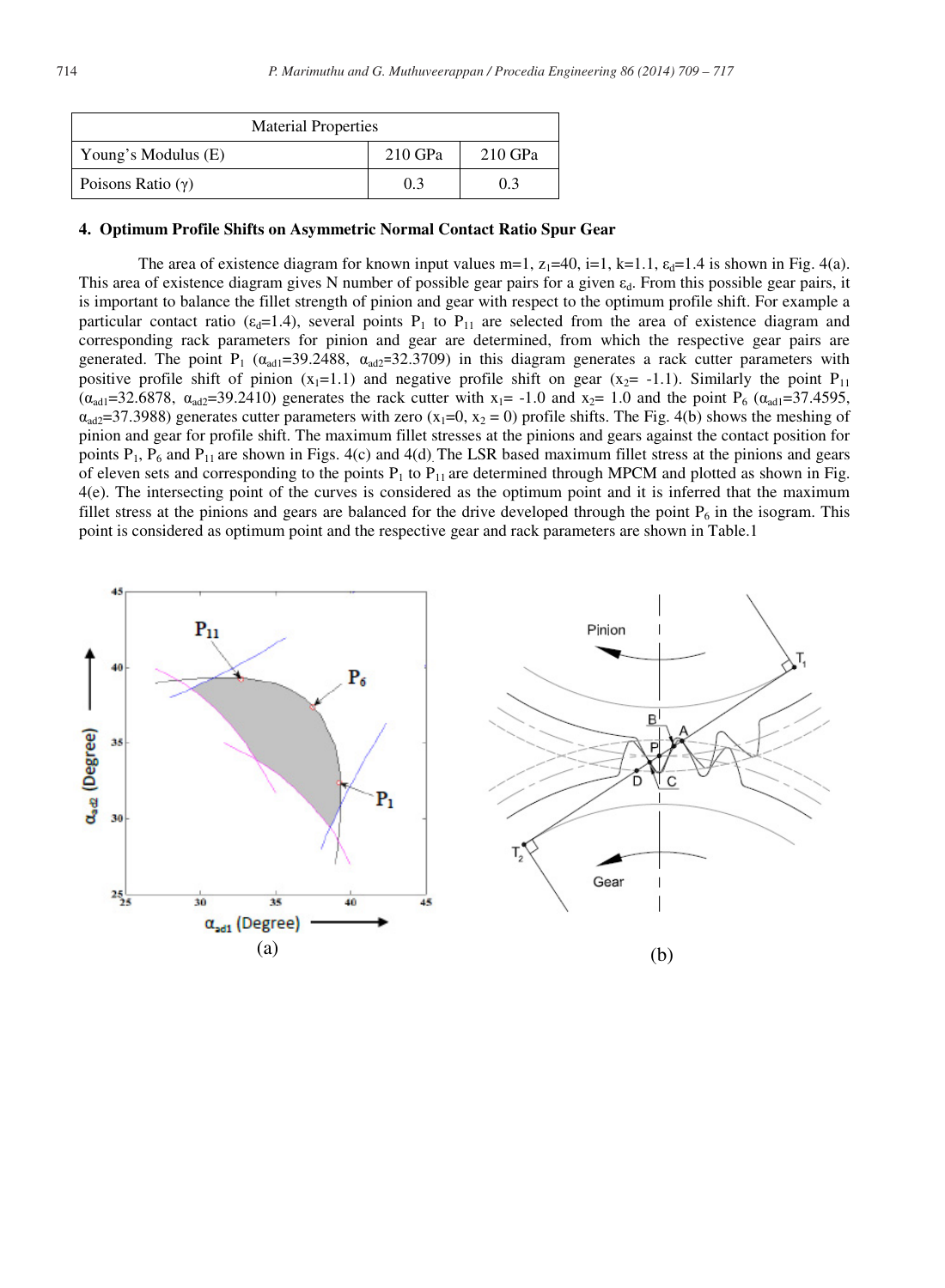

Fig. 4 Optimum profile shifts estimation based on  $(\sigma_t)$  <sub>max</sub> for a load at high pressure angle side (m=1, z<sub>1</sub>=40, i=1,  $k=1.1$ ,  $\varepsilon_d=1.4$ ). a) Area of existence diagram. b) Meshing of pinion and gear for optimum profile shift. c)  $(\sigma_t)$  <sub>max</sub> vs. contact position for pinion. d)  $(\sigma_t)$  max vs. contact position for Gear. e).  $(\sigma_t)$  max vs. profile shift on pinion and gear.

## **5. Optimum Profile Shifts Of The Pinion And Gear For An Asymmetric High Contact Ratio Spur Gear Drives.**

The critical loading point of an asymmetric NCR gear drives is always HPSTC only. But, the critical loading point of asymmetric HCR gear drives changes with respect to gear parameters such as drive side pressure angle, profile shift, module, teeth number and addendum height. In general the critical loading point for  $(\sigma_t)_{max}$  is always lies between second lowest point of double tooth contact (SLPDTC- denoted as D) [6] and second highest point of double tooth contact (SHPDTC- denoted as E) [6]. In the present work, as described in the NCR gear drive, nine points are selected in the isogram for a particular  $\varepsilon_d = 2.1$  and the respective rack cutter sets are generated. The  $(\sigma_t)$  max of pinion and gear for optimum profile shift is shown in Fig. 5(a) and 5(b). The plot for the  $(\sigma_t)$  max versus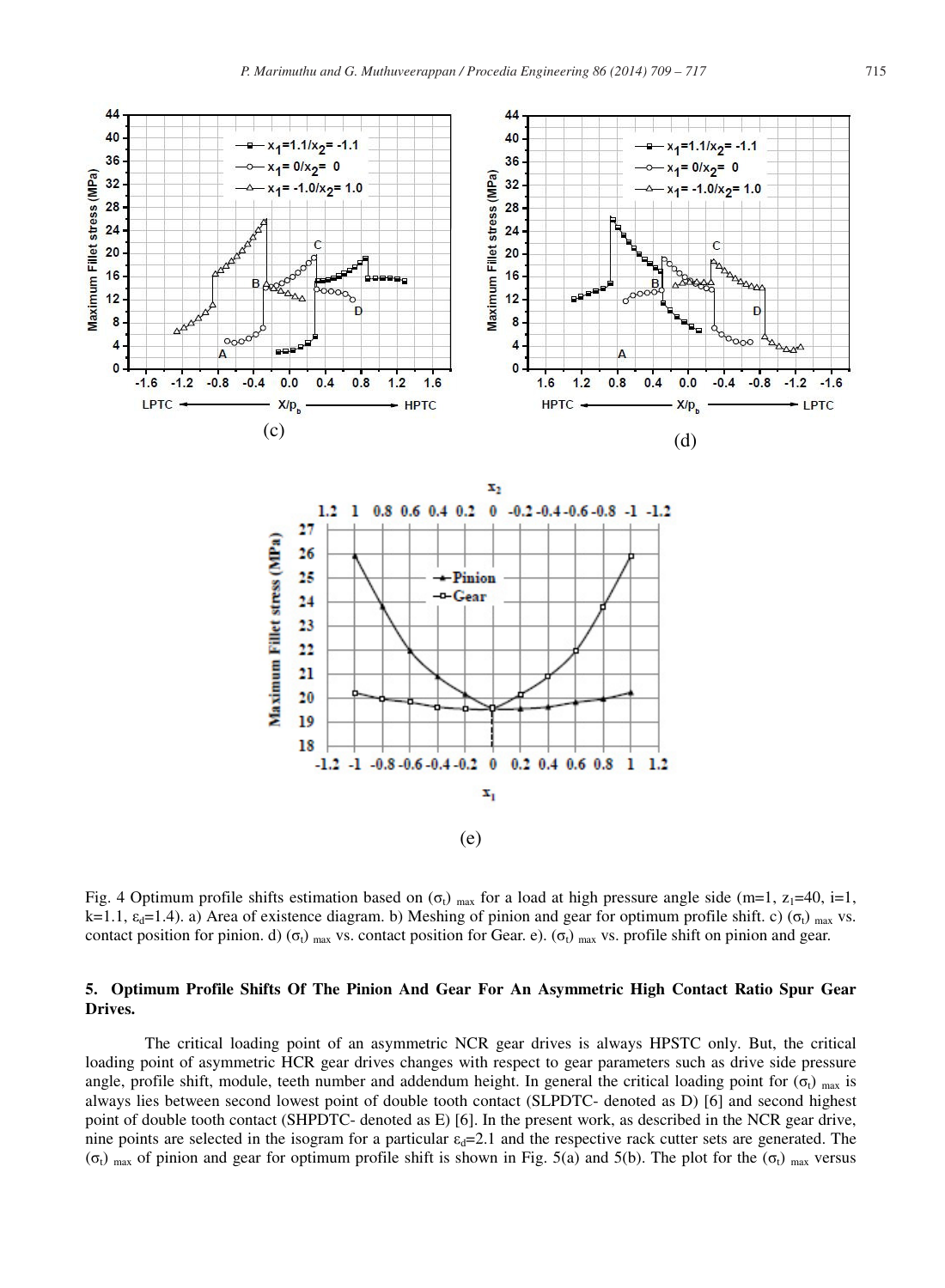



(c)

Fig. 5 Optimum profile shifts estimation based on  $(\sigma_1)$  <sub>max</sub> for a load at high pressure angle side (m=1, z<sub>1</sub>=50, i=2,  $k=1.1$ ,  $\varepsilon_d=2.1$ ). a)  $(\sigma_t)$  <sub>max</sub> vs. contact position for pinion. b)  $(\sigma_t)$  <sub>max</sub> vs. contact position for Gear e).  $(\sigma_t)$  <sub>max</sub> vs. profile shift on pinion and gear.

### **6. Conclusions**

 This present work attempted to find a reasonably accurate estimation of optimum profile shifts for asymmetric NCR and HCR gear drives considering the LSR based maximum fillet stress through direct design for the known input gear drive parameters. The following results are obtained from this work.

1. The area of existence diagrams for asymmetric HCR gear is developed.